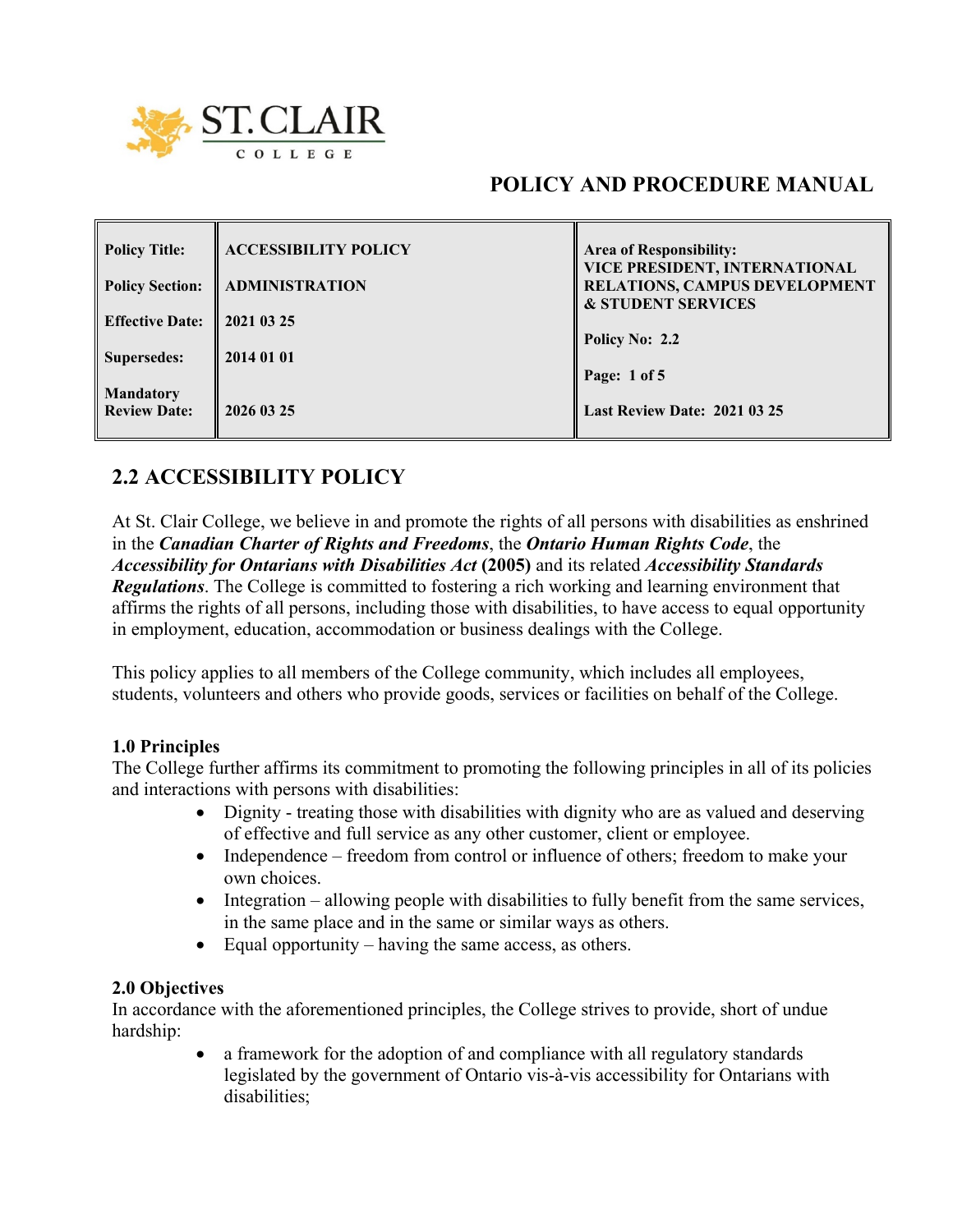- equal access to services, facilities and educational programs;
- equal opportunity in employment;
- a work and study environment that is free of discrimination;
- the continual improvement of access to college property, facilities and services;
- the development, publication, and review of its annual Accessibility Plan including participation of persons with disabilities;
- $\bullet$  quality services both what we deliver and how we deliver services to all members of the College community.

All areas of the College are accountable for ensuring accessibility and all areas of the College are responsible for the appropriate internal and/or external communication to support this policy.

# **3.0 Framework**

Consistent with the Accessibility for Ontarians with Disabilities Act's purpose of achieving "…accessibility for Ontarians with disabilities with respect to goods, services, facilities, accommodation, employment, buildings, structures and premises on or before January 1, 2025.", St. Clair College strives to provide an accessible learning and work environment for all persons with disabilities who interact with the college,

This policy is a resource to the St. Clair community in its efforts to ensure the College is accessible to persons with disabilities, and in compliance with the regulations set forth by the Government of Ontario. As such, this policy mirrors the regulatory standards developed by, or in development by, the government and its representatives on the standards development committees.

These regulatory standards include:

- 1) Standard for Accessible Customer Service (*Accessibility Standards for Customer Service, Ontario Regulation 429/07*)
- 2) Standard for Accessible Information and Communication (in development)
- 3) Standard for Accessible Employment (in development)
- 4) Standard for Accessible Transportation (in development)
- 5) Standard for Accessible Built Environments (in development)

To fulfill these commitments, St. Clair College will develop appropriate procedures, which will be monitored and reviewed, to ensure access and accommodation for all persons with disabilities.

# **4.0 Definitions**

The definition of disability used in this policy is the same as that used by the Accessibility for Ontarians with Disabilities Act (2005) and the Ontario Human Rights Code. That is, a disability is:

(a) Any degree of physical disability, infirmity, malformation or disfigurement that is caused by bodily injury, birth defect or illness and, without limiting the generality of the foregoing, includes diabetes mellitus, epilepsy, a brain injury, any degree of paralysis, amputation, lack of physical co-ordination, blindness or visual impediment, deafness or hearing impediment, muteness or speech impediment, or physical reliance on a guide dog or other animal or on a wheelchair or other remedial appliance or device.

(b) A condition of mental impairment or a developmental disability.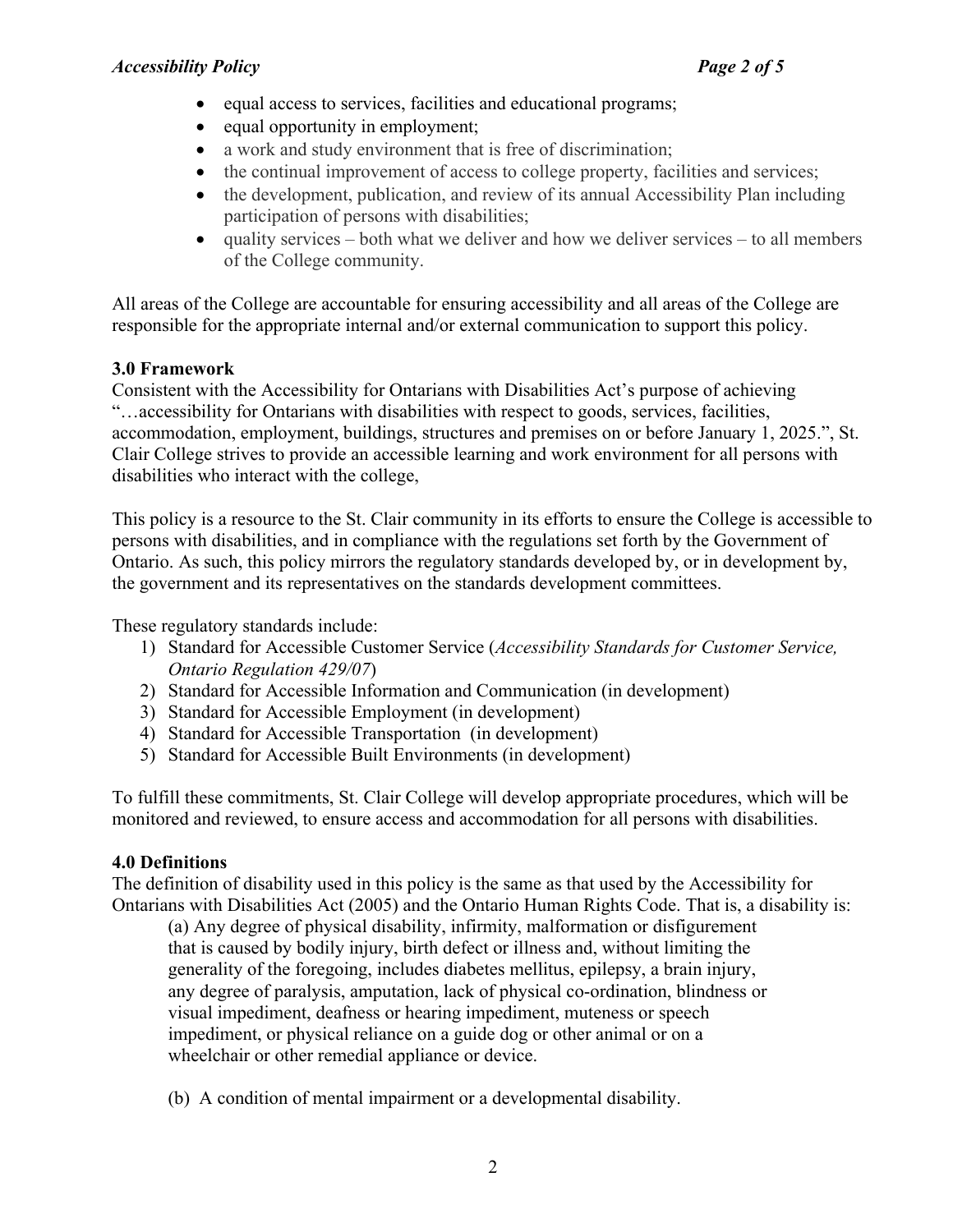(c) A learning disability, or a dysfunction in one or more of the processes involved in understanding or using symbols or spoken language.

(d) A mental disorder.

(e) An injury or disability for which benefits were claimed or received under the insurance plan established under the Workplace Safety and Insurance Act, 1997.

# **5.0 Annual Accessibility Planning**

As per the *Ontarians with Disabilities Act (2005)*, St. Clair College will carry out annual Accessibility planning, with representatives from the disabled population of the St. Clair community. The plan and report will be publicly available.

# **6.0 Accessible Customer Service**

In its provision of goods and services to members of the public with disabilities, the College will do so following the principles of **independence**, **dignity**, **integration** and **equality of opportunity**.

In such cases where a person with a disability requires (usually an approved accommodation through a counsellor and healthcare professionals) the use of their own personal **assistive devices** in order to access the goods and services provided by the College, they are welcome to do so. Assistive devices include, but is not limited to the following examples: hearing aids, wheelchairs, electronic organizers, magnifying devices, electronic voice synthesizers.

Persons with disabilities, who rely on the service of a **guide dog** or other **service animal**, are welcome to bring such animals with them to the College in order to access the goods and services provided. The only exception to this practice is where such animals are prohibited by law.

If the use of a **support person** is required in order to access the goods and services provided by the College, persons with disabilities are welcome to bring such support persons with them to the College. A support person may be a trained professional, friend or family member – whomever the person with a disability deems appropriate.

Further, in compliance with the **Accessibility Standards for Customer Service**, Ontario Regulation 429/07, the College shall:

- Use reasonable efforts to ensure that its policies, practices and procedures are consistent with the core principles of independence, dignity, integration and equality of opportunity.
- Ensure all members of the College community communicate with a person with a disability in a manner that takes into account his or her disability.
- Where admission fees are charged, provide notice ahead of time on what admission, if any, would be charged for a support person of a person with a disability.
- Provide notice when facilities or services that people with disabilities rely on to access or use the College's goods or services are temporarily disrupted.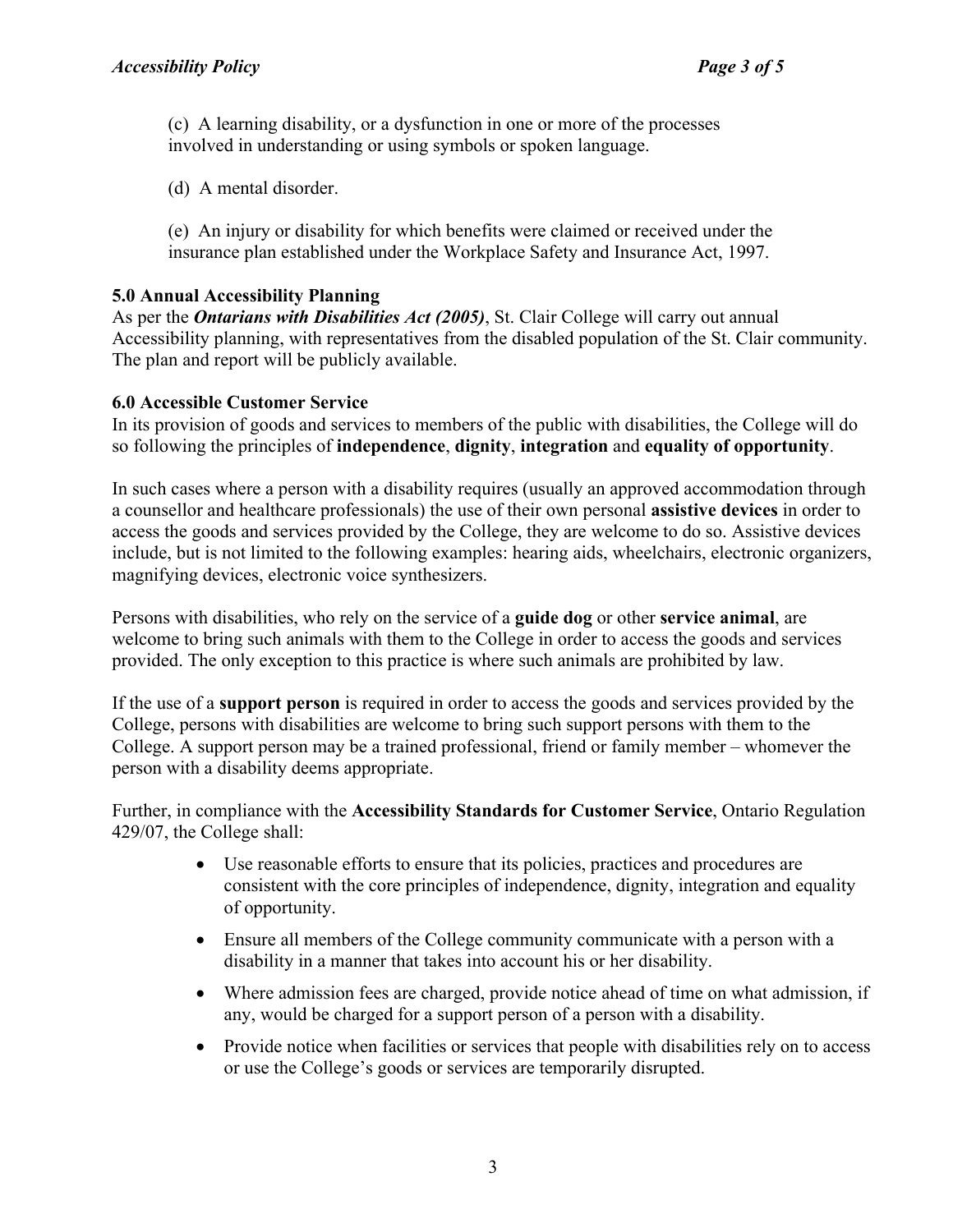### *Accessibility Policy Page 4 of 5*

- Train staff, volunteers, contractors and any other people who interact with the public or other third parties on the College's behalf on a number of topics as outlined in the customer service standard.
- Train staff, volunteers, contractors and any other people who are involved in developing College policies, practices and procedures on the provision of goods or services on a number of topics as outlined in the customer service standard.
- Establish a process for people to provide feedback on how the College provides goods or services to people with disabilities and how the College will respond to any feedback and take action on any complaints. Additionally, the College shall make the information about its feedback process readily available to the public. Comments, questions and concerns can be submitted via the web at http://www.stclaircollege.ca/studentservices/learningcommons/disability.html
- Communicate all these services and procedures to the public in an accessible manner, including their provision in alternative formats. This includes posting this policy, the annual plan and report and associated documentation on the College's website. The St. Clair College policy for accessibility for persons with disabilities can be found at [http://www.stclaircollege.ca/studentservices/learningcommons/disability.html.](http://www.stclaircollege.ca/studentservices/learningcommons/disability.html)

#### **7.0 Standard for Accessible Information and Communication**

St. Clair College is committed to ensuring its communications and information is accessible. The College will meet the communication needs of persons with disabilities and will provide information and communication materials in accessible formats or with communication supports upon request. The College will consult with the person making the request to determine the suitability of the accessible format or communication support.

If St. Clair determines that the information or communication is unconvertible, the College shall provide to the person requesting the information or communication with an explanation as to why it is unconvertible and a summary of the unconvertible information or communication. For the purposes of this commitment and in accordance with this legislation, information and communications are unconvertible if it is not technically feasible to convert the information or communications or the technology to convert the information or communications is not readily available.

This aspect of the policy will continue to be developed as relevant regulation is developed and proclaimed as law by the government of Ontario.

#### **8.0 Standard for Accessible Employment**

St. Clair College is committed to ensuring its employment practices are accessible. The College's recruitment and selection practices will provide equal treatment in employment without discrimination as stated in the Ontario Human Rights Code and will comply with the Accessibility for Ontarians with Disabilities Act (AODA) and any other enabling legislation. To support AODA requirements: